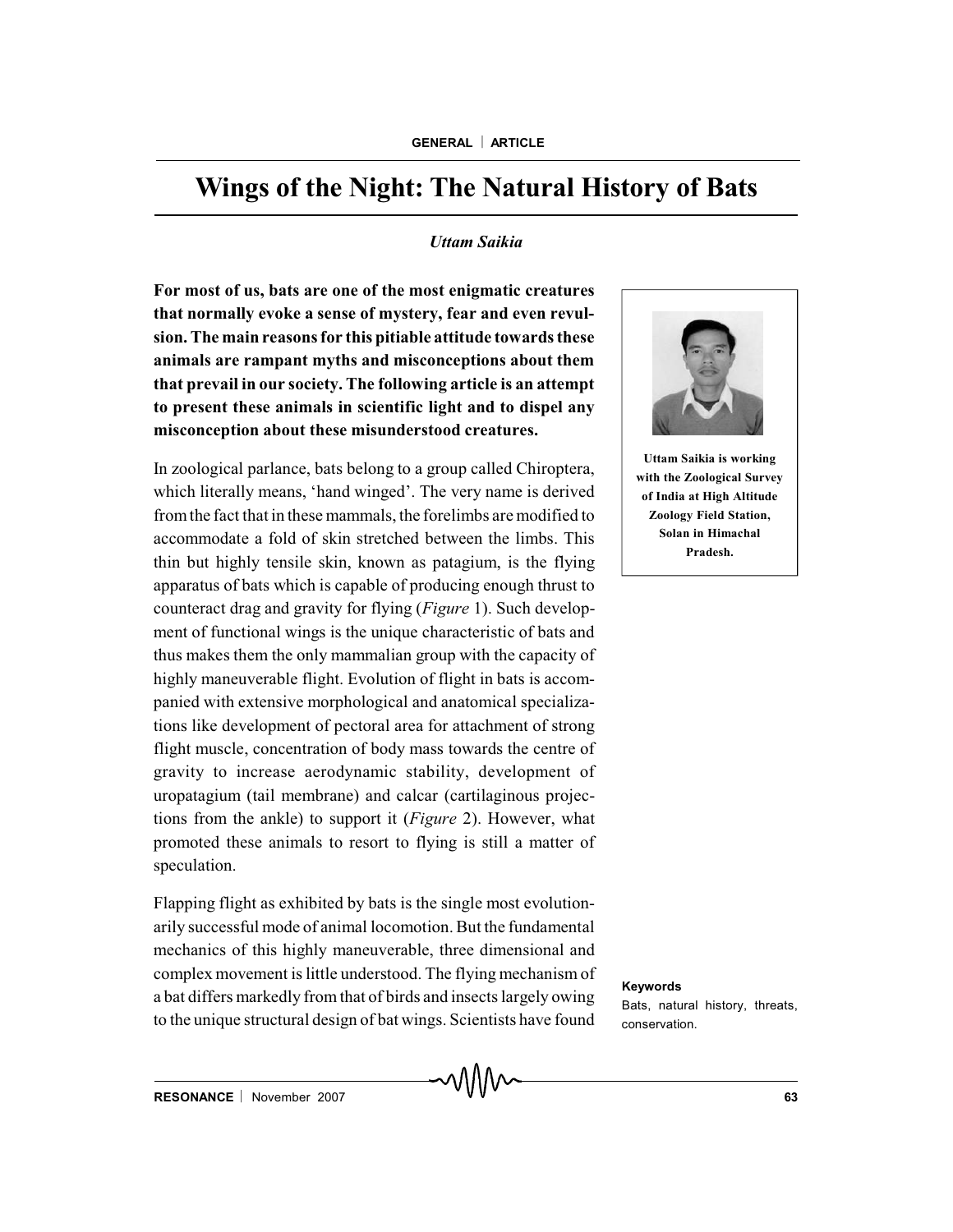

*Figure 1. ExternalMorphology of a bat.* Illustration by Uttam Saikia



that bat wings have certain special features like multiple joints which can be controlled independently, flexible bones that deform adaptively during wing-beat, tensile wing membrane skin with adjustable stiffness across the wing and a distributed network of skin sensory organs believed to provide continuous information regarding flows over the wing surfaces. High-speed camera studies on bat flight have suggested that a wing-beat cycle has two components, an upstroke and a downstroke. During downstroke, initially the whole body and wing is stretched to get maximum lift and is aligned in a straight line, followed by the wings bending downwards. At the end of a downstroke (beginning of upstroke), the wing is still bent downward and then retracted towards the body. During upstroke, substantial bending

*Figure 2. Colourful Painted bat Kerivoula picta.* Photo: Abhijit Das



of elbow, wrist and finger joints is observed with bone length maxima and minima occurring at regular interval in a wing-beat cycle. However, how this bending influences flight maneuverability is yet to be explained.

# **Origin and Evolution: Leaps in the Dark**

There has been a lot of speculation among the scientific community regarding origin and consequent evolution of these flying mammals. It is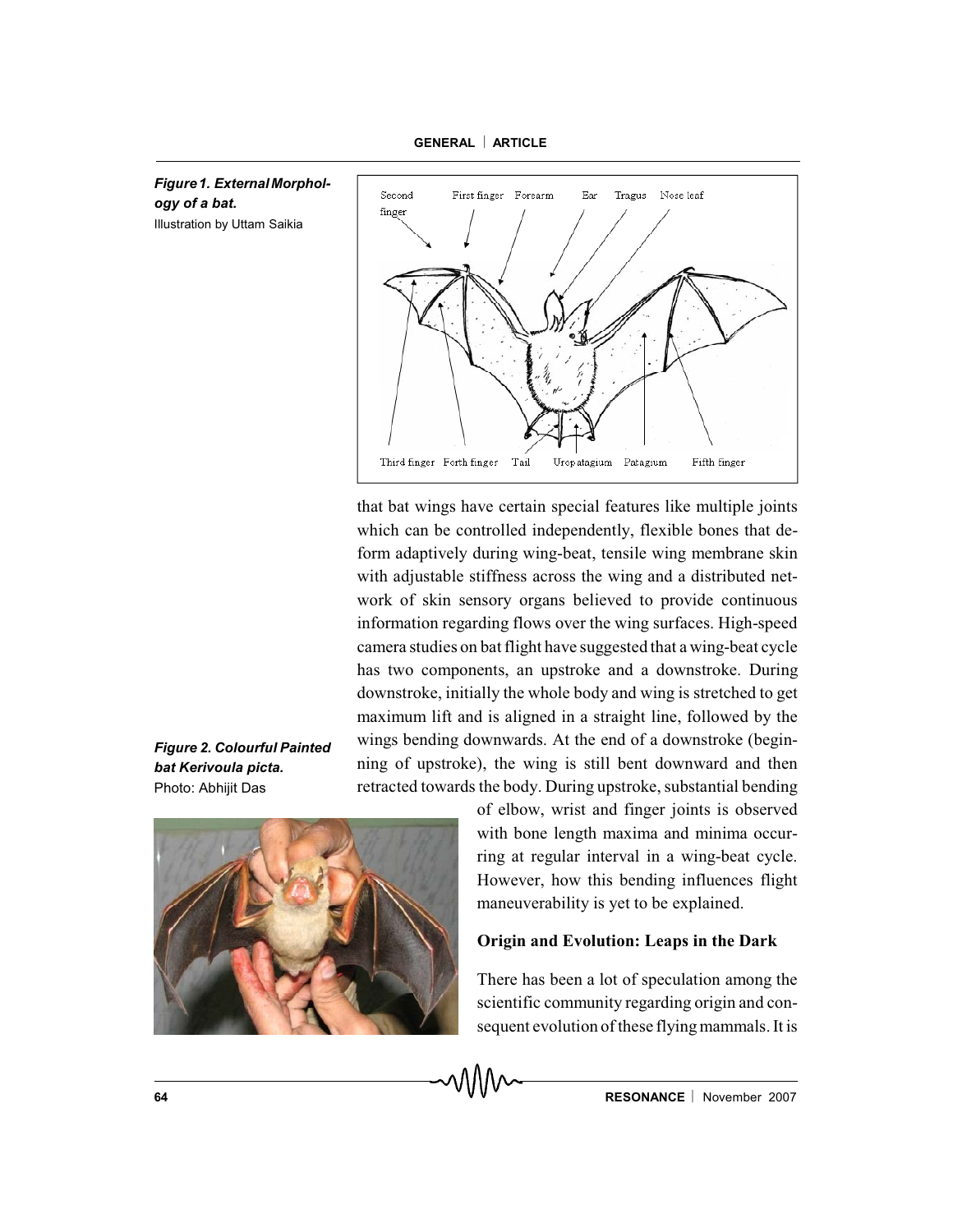### **Box 1. Earliest Flying Mammal**

A team led by scientists from American Museum of Natural History (AMNH) discovered the first flying mammal. According to a recent report in *Nature*, scientists have found fossil of a small mammal in China that they believe is 130-165 million years old. This animal with a fur covered skin stretched between limbs was probably a deft glider, indicating that mammals romanced with flight along with birds or even before the Jurassic period. *Volaticotherium antiquus,* as scientists named the new animal, belong to an entirely different extinct mammalian order. According to Dr. Jin Meng, a paleontologist at the AMNH and an author of the article, the squirrel size animal was probably nocturnal and insectivorous.

believed that ancestors of bats were either arboreal, diurnal frugivores or arboreal and nocturnal insectivores, and probably gliders. They later developed powered flight presumably driven by the energetic and anti-predatory advantages associated with flight. Some scientists even hypothesized that bats are descendents of primates, although recent molecular studies do not support the idea. Interestingly enough, bats are not the first group of mammals that courted with flight (*Box* 1). The earliest known fossil of a true bat is 53 million years old (early Eocene) found in marlstone from the Great River formation in south-west Wyoming, USA. A well preserved skeleton of a bat (*Icaronycteris index*) was excavated from there and the exceptional clarity of wing membrane and enlarged cochlea left no doubt about it's capability of echolocation and sustained flight. No reliable fossil record has ever been found predating this and indicating the intermediate stage of chiropteran evolution. However, scientists speculate that in order to evolve completely by early Eocene, they must have originated in the Paleocene or mid/late Cretaceous (70- 100 million years ago). Having said that, it is important to emphasize that in the absence of any fossil evidence, all interpretations of origin and evolution of these animals are only conjectures and merely intellectual leaps in the dark.

# **Bat Diversity**

Bats are a very diverse and complex group of mammals found throughout the world except the Arctic, Antarctic and certain oceanic islands. Among mammals, they are the second most

It is important to emphasize that in the absence of any fossil evidence, all interpretations of origin and evolution of these animals are only conjectures and merely intellectual leaps in the dark.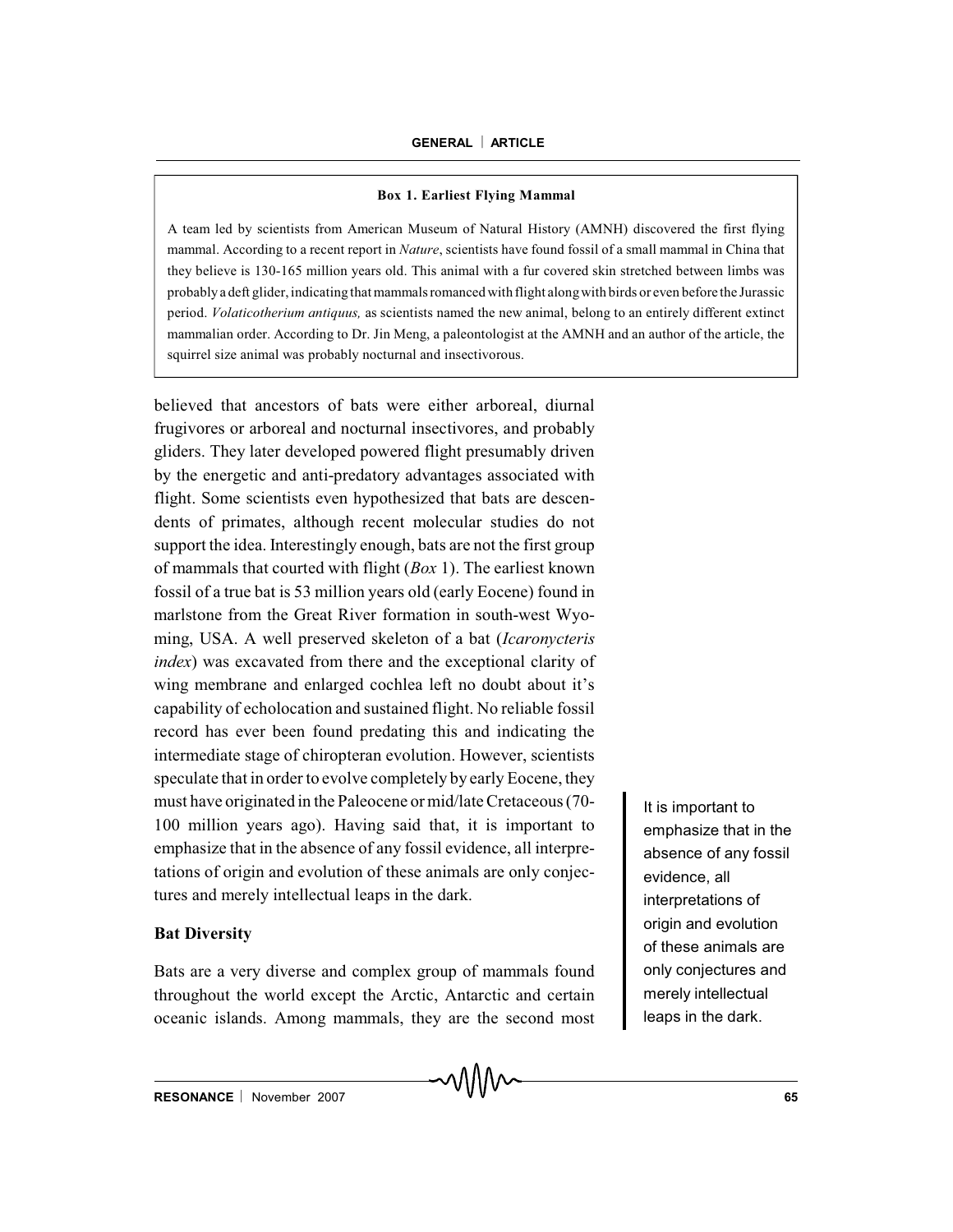#### **Box 2. Taxonomy**

Ever since the time of Dobson (1875), the order Chiroptera is classically subdivided into two suborders, Megachiroptera (megabats) and Microchiroptera (microbats). The basis for this classification was apparently body size although afterwards, the two suborders were shown to exhibit profound differences in anatomy, behaviour and ecology. Megachiroptera include comparatively large and fruit eating bats that rely on visual perception for orientation and foraging. On the other hand, Microchiroptera, comprises smaller and largely insectivorous species that have very reduced reliance on visual mode of perception, instead, evolved a signature acoustic mode of perception called echolocation. All Megachiroptera belong to a single family Pteropodidae comprising 167 species distributed in the old world tropics. Microchiroptera comprises 834 species distributed over seventeen families. Based on premaxillary morphology, Microchiroptera is further subdivided into two infraorders, 1)Yinochiroptera comprising seven families – Rhinopomatidae, Craseonycteridae Emballonuridae, Nycteridae, Megadermatidae, Hipposideridae, Rhinolophidae and 2)Yangochiroptera comprising ten families – Noctilionidae, Marmoopidae, Phyllostomidae, Natalidae, Furipteridae, Thyropteridae, Myzopodidae, Vespertilionidae, Mystacinidae and Molossidae. Of the Microchiropterans, the most diverse family is probably the Phyllostomidae (the NewWorld Leaf-nosed Bats), with 49 genera, and the largest familyis Vespertilionidae (Vesper or 'Evening' Bats), with over 300 species.

> speciose group after rodents. Conservative estimates put their number at 1,001 species globally that constitutes up to 20% of mammalian diversity. But applications of recent molecular techniques have resulted in the splitting of several species complexes and elevation of some subspecies to species status. As a result, the current number of recognized species has increased substantially to 1,105. These studies also call into question the classical subordinal divisions of the order Chiroptera as Mega- and Microchiroptera (*Box* 2). There has been an increasing body of evidence to suggest that all megabats along with certain families of microbats form a sister group to the rest of microbats (*Box* 3).

### **Echolocation: Inbuilt Sonar in Bats**

Contrary to the popular perception of bats being blind, they possess functional eyes with good vision and some species like *Taphozous kachhensis* probably see colour. All megabats have large eyes which are sensitive to low light situations enabling foraging and movements in the night. In microbats, eyes are somewhat less developed and thus have reduced dependency on this mode of perception for navigation and foraging. Instead, they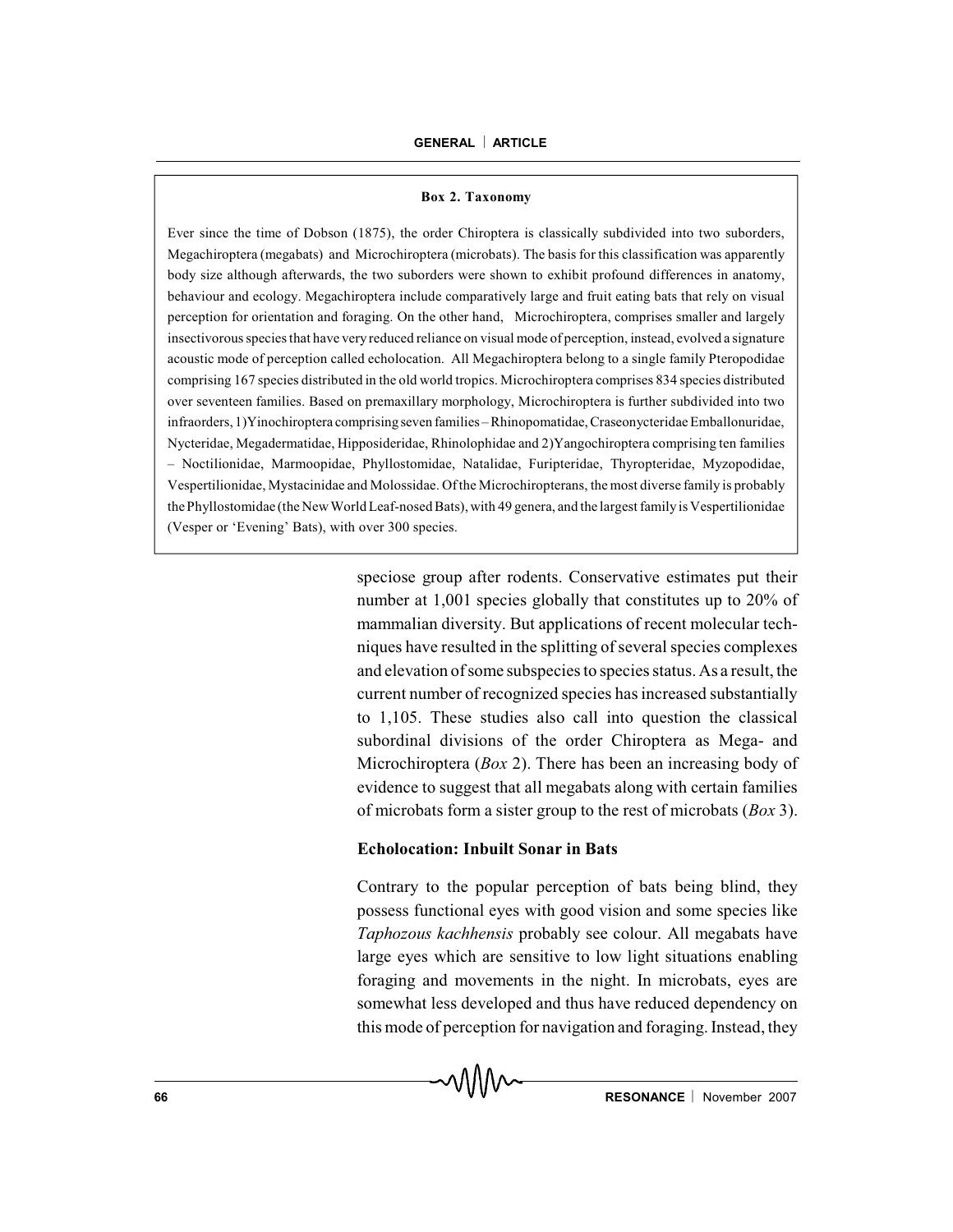### **Box 3. New Tools in Bat Systematics**

The classical approach describing a bat species is based on morphological characteristics like external appearance, colour, fur texture, dentition, cranial structure etc. Although this old fashioned approach is still largely useful, new emerging techniques have revolutionized bat taxonomy and provided new insights to our understanding of the speciation process. Scientific advances in the last few decades have created some staggering toolsthat can tell the similarities and differences among bat populationsthat lookidentical otherwise. Protein electrophoresis and Polymerase Chain Reaction (PCR) are two techniques that are now widely used in bat taxonomy. Protein electrophoresis is used to determine the size and electric charge of protein. Protein from different organisms are placed in a gel and subjected to field. Depending upon size and net charge, individual proteins will move towards one or the other pole at different speed. Differences in the electrophoretic patterns of proteins serve as distinct markers for distinguishing species or populations. One good example of its application in bat taxonomy is in solving the taxonomic complexity of fruit bat *Cynopterus brachyotis* that occur in South and Southeast Asia. Protein electrophoretic studies by scientists from Western Australian Museum demonstrated that *C. brachyotis* is indeed a species complex with many distinct species clubbed together. Some species within this complex are confined exclusively to certain islands of Indonesian and Phillipine archipelago. Polymerase Chain Reaction is another potent biological tool by which countless copies of individual DNA segments can be made with ease. DNA sequences derived from PCR can be used to answer a host of questions like origin, evolution, phylogeny etc. Bat biologists are increasingly resorting to this technology to define species and to understand their phylogenetic relationship. For example, recent PCR based molecular studies have demonstrated that the classical subordinal division of bats as Megachiroptera and Microchiroptera is erroneous with many families under Microchiroptera sharing a closer relationship with Megachiroptera rather than Microchiroptera. This has led to the proposition of a new scheme of subordinal divisions – Yinpterochiroptera which included microchirpteran families Rhinolophidae, Megadermatdae, Rhinopomatidae along with megabats and Yangochiroptera including rest of the microbat families. [2]

have developed a distinct sensory specialization called echolocation which enables them to orient in space, search their food, and to roost in places where light intensity is low. Two megachiropteran genus *Rousettus* and *Eonycteris* display some primitive capability of echolocation although the sound producing mechanism is markedly different from that of Microchiroptera. However, it remains an open question whether Megachiroptera evolved echolocation and subsequently lost it or did not evolve the skill at all.

Echolocation, is an acoustic sensory mechanism wherein sound waves of high frequency is used to extract information about the immediate environment. Echolocation works on the same principle as sonar used in sea vessels. Bats produce sound wave from laryngeal vibrations whose frequency ranges from 20-200 kHz <sup>1.</sup>

<sup>1</sup> The upper limit of human auditory range is 20 kHz, hence bat sounds are largely inaudible to us.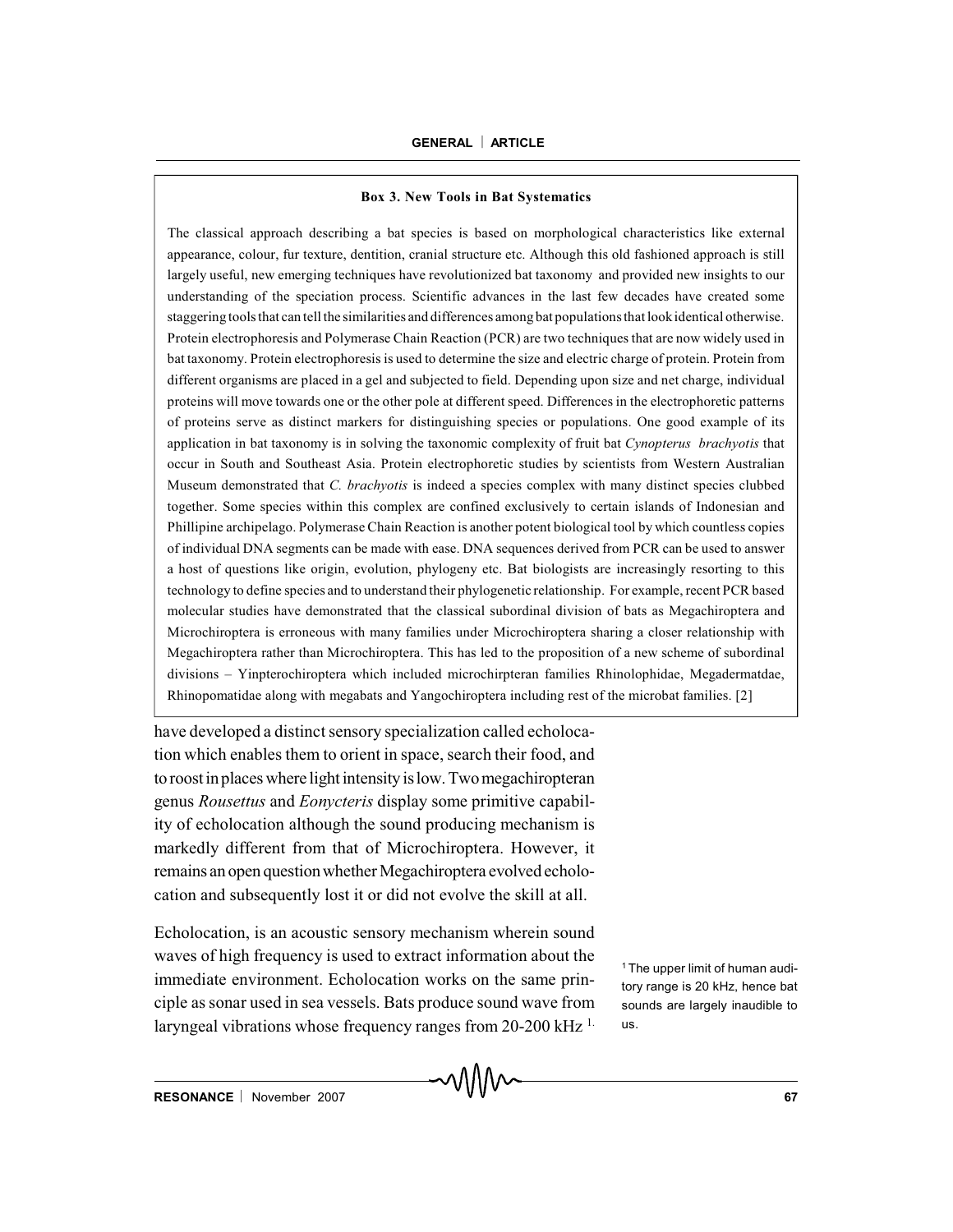#### **Box 4. The Ducking Moths**

In the endless struggle for existence, organisms sometimes acquire some novel survival skills. In order to counteract a hunting bat, certain insects groups like moths, crickets have evolved functional 'ears' that are sensitive to ultrasonic sound. Upon detecting a bat call, these insects may display evasive maneuvers like dropping to the ground or produce a warning call. The Polka dot wasp moths *Syntomeida epilais* respond to a bat call with it's own ultrasonic call that sometimes thwart a bat attack. Although how these moths deter bat attacks is not entirely clear, the acoustic aposematism (warning) hypothesis suggests that these warning calls covey the message that they are distasteful and thus deterring a marauding bat.

> Upon hitting any target in space, the sound waves are reflected back and the echo is detected by the bat and analyzed. Insectivorous bats use a variety of signals to obtain information about the environment and prey while hunting. In fact they are able to decipher information like presence, position, speed and even identity of potential prey. Intensity and frequency of echolocation calls varies among species and even among individuals. Certain groups of insects can hear an echolocating bat and have developed novel bat avoidance strategy to counteract it (*Box* 4).

### **Roosting Habits**

Evolution of flight has permitted bats to exploit a variety of resting places that are inaccessible to most of the other vertebrates. Some bats roost in protected shelters like rock crevices, caves, dilapidated buildings, abandonedmines, tunnels, tree trunks and fallen logs while others use temporary external shelters like foliages (*Figure* 3). Some species even manipulate leaves and

> branches of trees to use them as roosts known as tents (*Figure* 4). More than twenty species of bats

> are known to roosts in such tents. Megabats have successfully adapted to a variety of external roost while microbats with the help of echolocation have succeeded in utilizing a variety of protected shelters. Sheltered roosts offer the advantages like permanency, microclimate stability, lesser predation risk and protection from environmental rigors while external shelters are temporary, and prone to envi-

*Figure 3. Fulvous fruit bat roosting in a cave.* Photo: Uttam Saikia

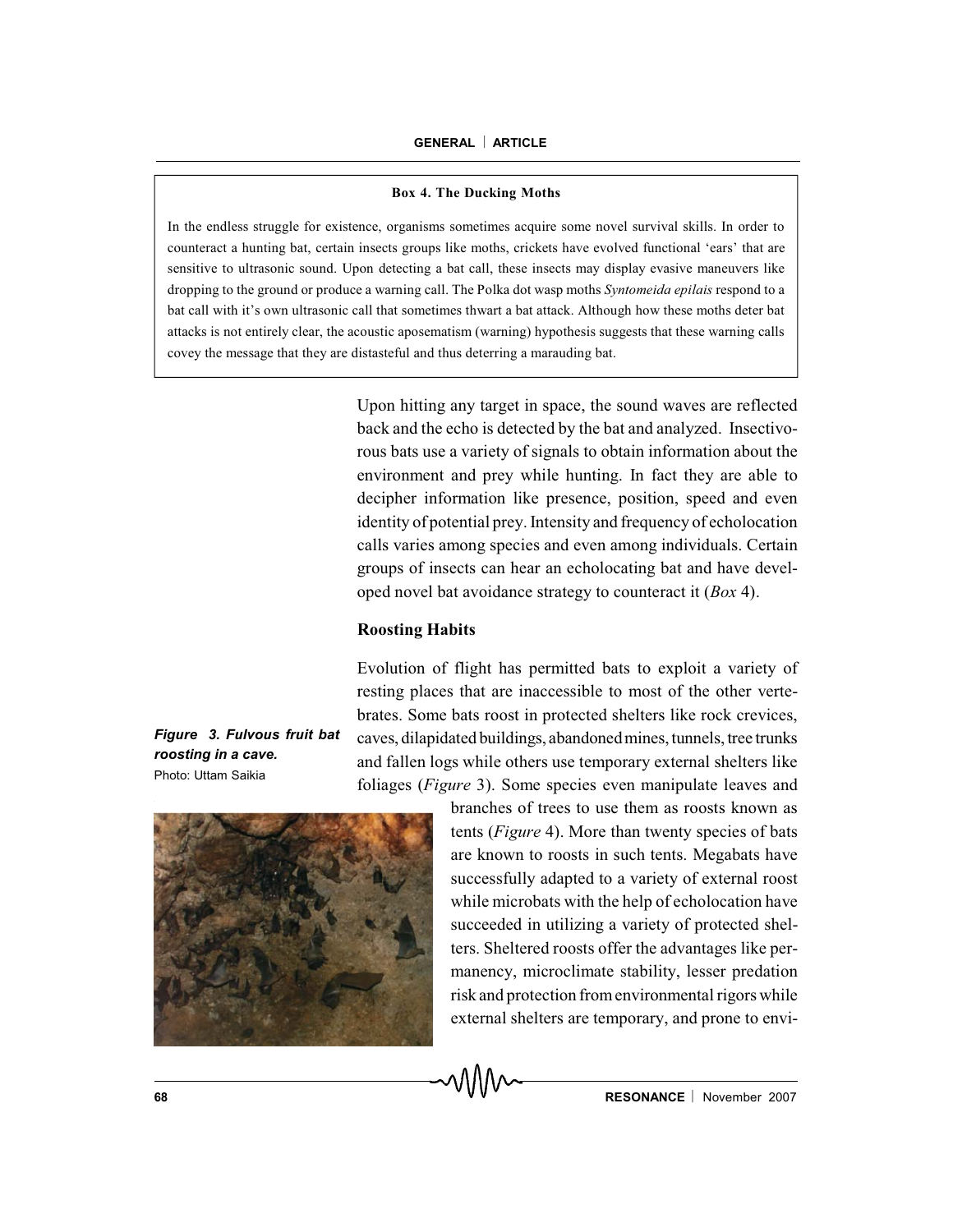

*Figure 4.Flying foxes roosting in a Eucalyptus tree.* Photo: Uttam Saikia

ronmental fluctuations. There is a general tendency for bats that roost in internal shelters to be highly gregarious. An estimated 20 million Mexican free-tailed bats roost in the Bracken Cave in Texas, USA which is the largest known mammalian congregation. Bats especially in the temperate regions undergo hibernation during winter. During that period, they congregate in large numbers in suitable cave roosts and maintain a state of inactivity coupled with lowered metabolic rate until favourable temperature returns.

# **Feeding Habits**

During long evolutionary sequence, bats had undergone trophic radiations to a variety of trophic niches. Consequently, modern bats are adapted to a wide variety of feeding habits that include fruit, flower, pollen, insects, the flesh and blood of a variety of animals. All megabats commonly known as fruit bats are predominantly fruit or nectar eaters (frugivores, nectarivore) although some occasionally supplement their diet with insects. However, microbats are most diverse in dietary habits. Even though predominantly insectivorous, some species especially false Vampires (family Megadermatidae), slit faced bats (family Nycteridae) and leaf nosed bats of the family phyllostomidae eat small rodents, lizards, frogs and even other bats. A few species like the Bulldog bat and fish eating bat of Central America

All megabats commonly known as fruit bats are predominantly fruit or nectar eaters (frugivores, nectarivore) although some occasionally supplement their diet with insects.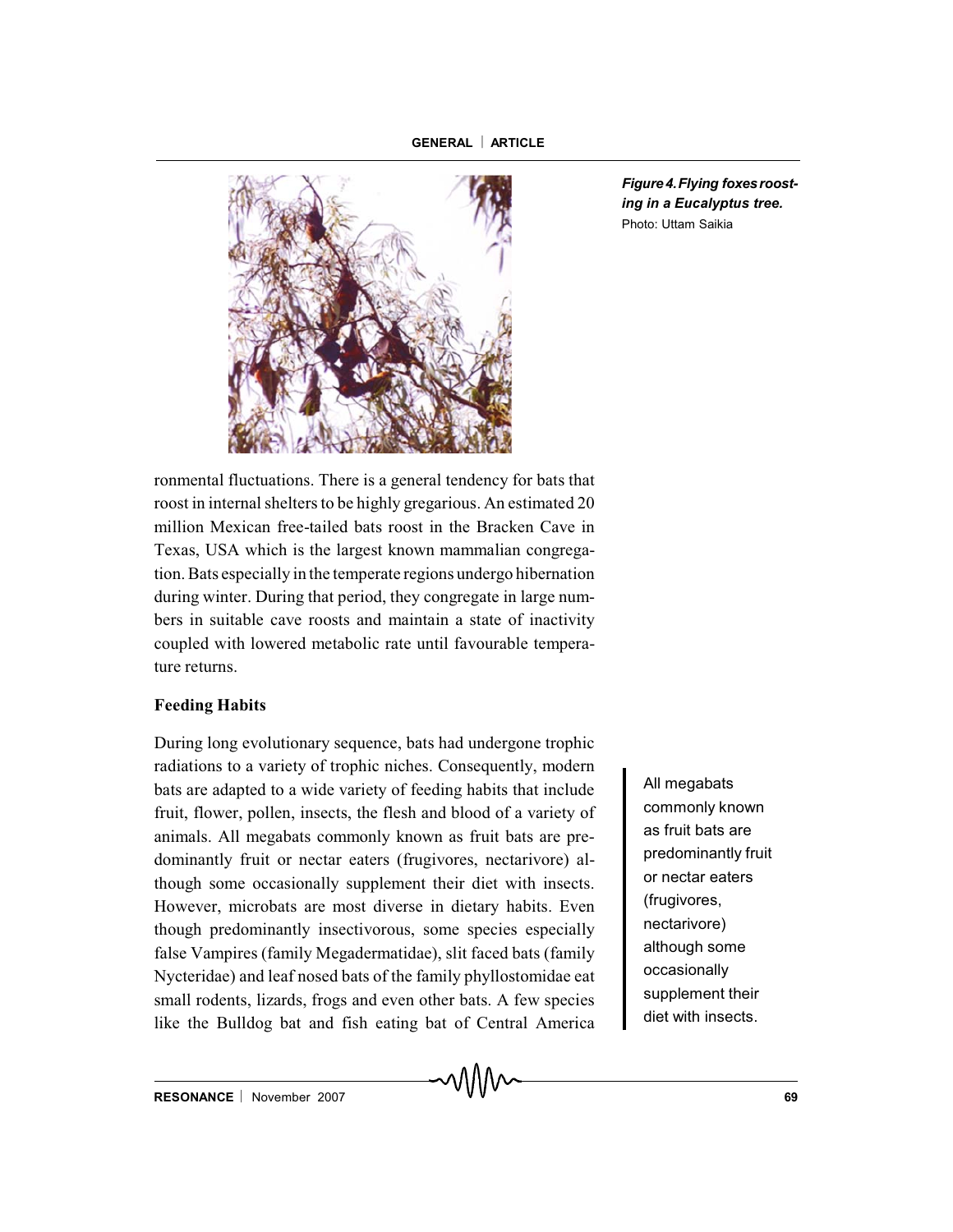#### **Box 5. Altruistic Vampires**

Among the three species of sanguivorous vampires; white winged vampire *Diaemus youngi*, hairy legged vampire *Diphylla ecaudata* and common vampire *Desmodus rotundus*, the latter show a rare reciprocal altruistic behaviour by way of feeding any hungry individual in the colony. If an individual has not found food for a short period, its condition would deteriorates rapidly. An individual is close to starvation within 2-3 days. Studies have shown that these vampires set up buddy system with pairs of bats (mostly female, may or may not be related) forming tight blood sharing group. Individuals who have fed successfully will feed the hungry one by regurgitating which may be reciprocated by the recipient when need arises. Since starvation can happen to any bat at some time, all bats benefit by this insurance policy of being fed by other at the time of need.

> specialize in eating fish (Piscivore). The New Zealand lesser short tailed bat is omnivorous, devouring anything it can overcome. A few species of bats, commonly known as vampires (*Box* 5) are found in Central and South America and specialize in a diet of blood of vertebrate animals (sanguivore).

# **Breeding Behaviour**

Bats exhibit a great variety of mating systems. Most species including the fruit bats have a polygynous or promiscuous mating system. These bats often congregate in a single place and mate with as many individuals as possible. Some Neotropical microbats display the Harem system of mating whereby a few individuals defend small harems of females and secure all mating with them. There are also examples of monogamous bats where male female and offspring roost in a family group. One megabat species *Hypsignathus monstrosus* has a lek mating system where many males will display to females and the female has the liberty of choosing the most desirable mate.

In contrast to other animals of comparable body size, litter size is small in bats, usually one to two pups are born.

Breeding season also varies among species. Many temperate bats breed seasonally in order to coordinate reproduction with resource availability to support the newborns. However, most tropical species do not show seasonal breeding as in tropics, resources are less variable seasonally. In contrast to other animals of comparable body size, litter size is small in bats, usually one to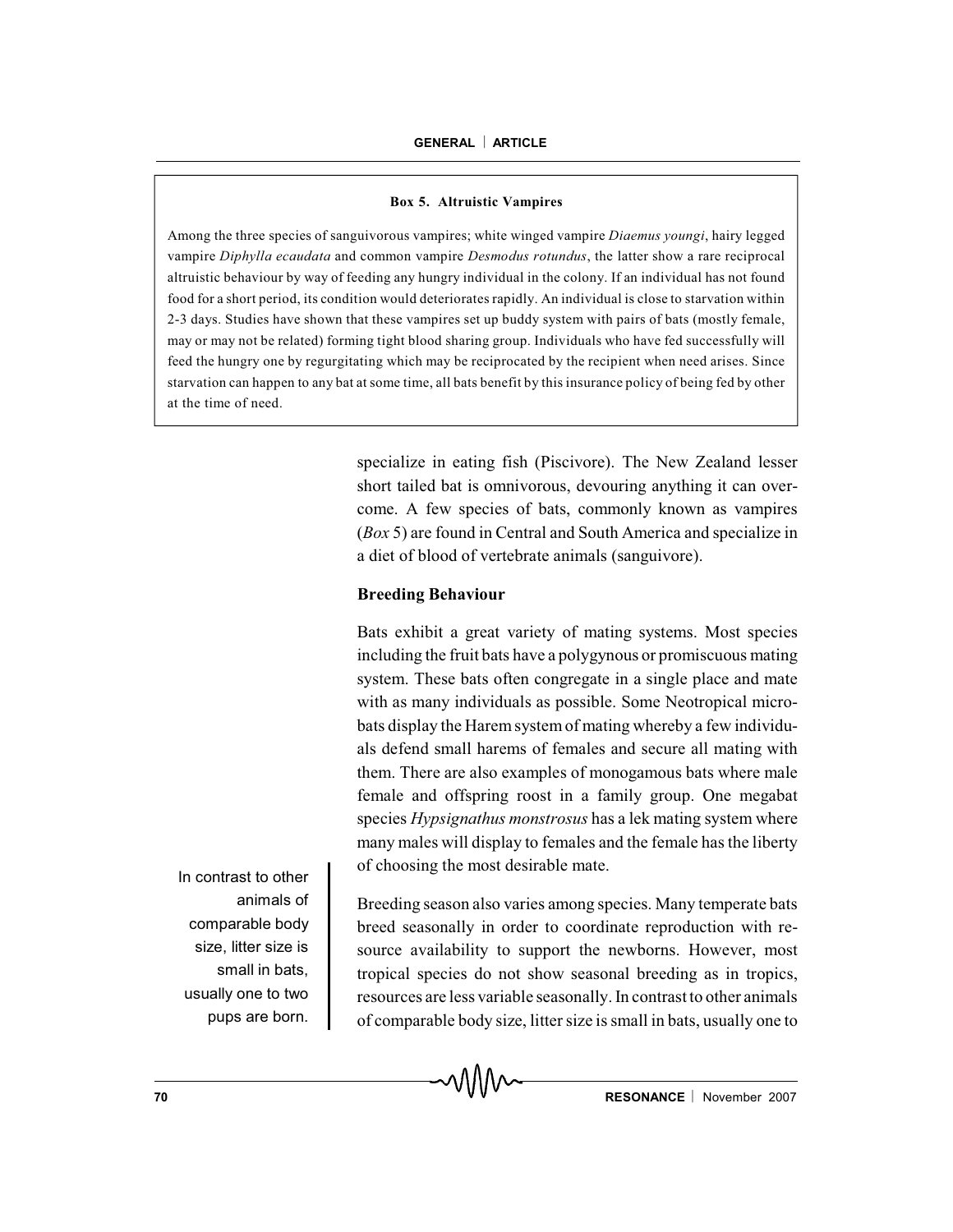two pups are born. Newborns exhibit complete dependency on mothers till 2-4 weeks of age after which they start flying and are weaned. Females of some species of bats congregate during breeding period and form maternity colony. In these maternity colonies, young pups are collectively looked after by other females when mothers are out on a foraging trip.

# **Why Bats are Threatened?**

Leaving aside habitat destruction and other man-made factors that are posing threats to their survival, bats have certain inherent biological bottlenecks that increase their susceptibility to environmental stochasticity. Typically, small mammals have a high reproductive output in order to balance survival against catastrophic environmental events. Bats are exception to this general rule. Most of the bat species are characterized by small litter size and only one litter per year. Thus, if there is a sudden population decline (whatever the cause may be) they are unable to recover fast. Besides, many of the bat species have specific habitat requirements. For example, cave dwelling bats roost and hibernate inside caves. Since such specific habitats are limited in occurrence, numerous individuals congregate in suitable places where there are less chances of local catastrophic events. Any such event could prove fatal to such local populations and can sometimes jeopardize the species survival. For example, flooding of one hibernating cave of Indiana Myotis in the US caused an estimated loss of 300,000 individuals of an endangered species. Hibernation or winter sleep is another Achilles heel in the life history of bats. Bats are one of the very few mammalian groups that truly hibernate although not all species do so. During the summer season, bats store up fat energy which is crucial to maintain them through hibernation. Arousal from hibernation puts a great energetic strain on them. A single arousal can burn two month's worth of stored fat energy! If hibernating bats are disturbed repeatedly, they would end up spending stored energy which could prove fatal for them. Thus, insulating hibernating caves from anthropogenic disturbances is at a premium for their survival.

Leaving aside habitat destruction and other manmade factors that are posing threats to their survival, bats have certain inherent biological bottlenecks that increase their susceptibility to environmental stochasticity.

If hibernating bats are disturbed repeatedly, they would end up spending stored energy which could prove fatal for them.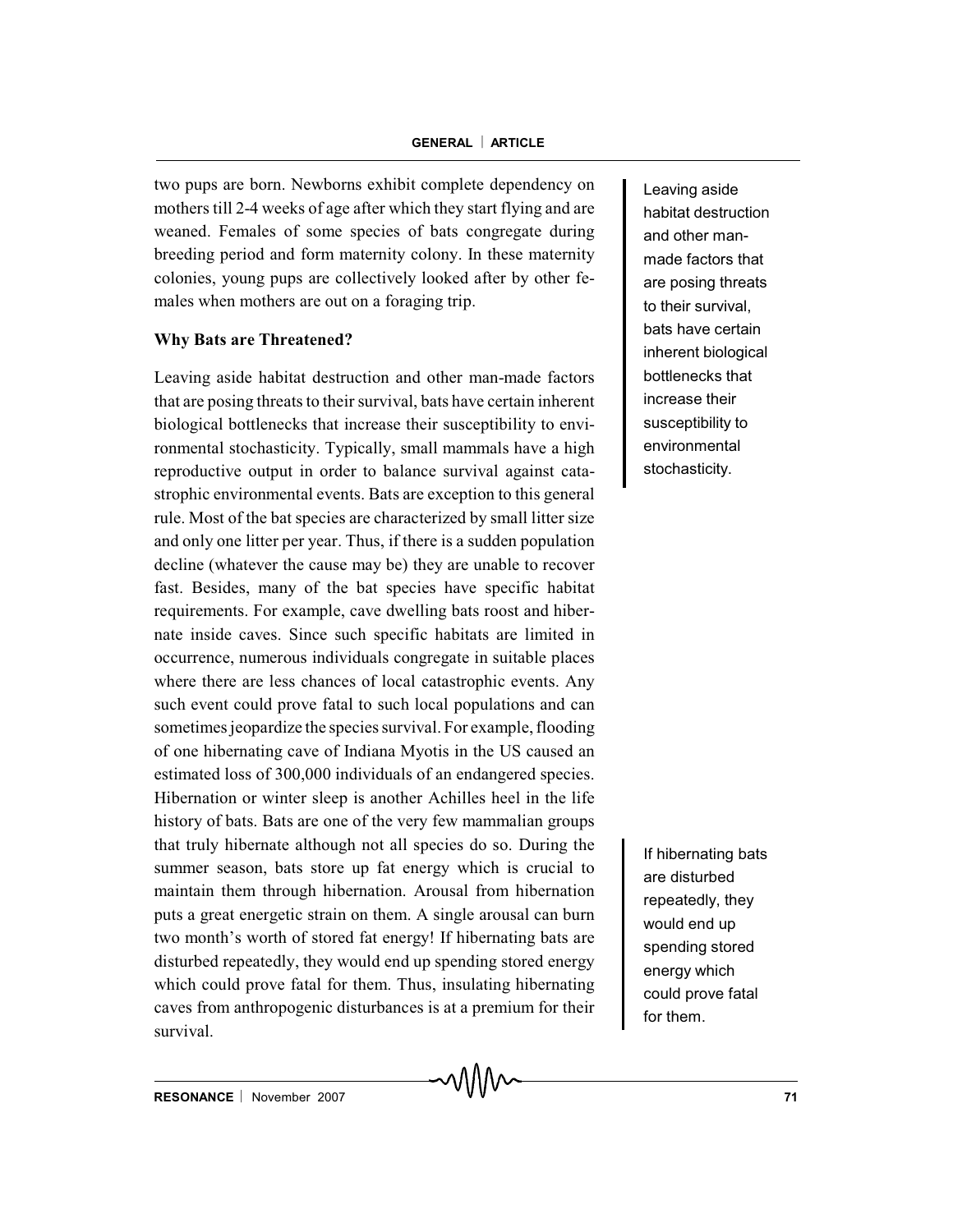An estimated 45% of bats in the world are endangered, threatened or near threatened. Assessment at the Conservation Assessment and Management Plan (CAMP) Workshop 2002, points out that out of the 112 species of bats occurring in India, over 50% are endangered, threatened or near threatened.

# **Protecting Bats: The Indian Scenario**

As human population expands, other species are continuously forced towards the edge of extinction and bats are no exception. Because of wanton damage and destruction of habitats, bat populations are in alarming decline throughout the world and at places have undergone into local extinction, warranting immediate conservation initiatives. To add to this woe, bats are being mercilessly persecuted and destroyed due to misconceived health threats. Besides, in some regions, bats are hunted for food and for purported medicinal purposes, further reducing their numbers. An estimated 45% of bats in the world are endangered, threatened or near threatened. Assessment at the Conservation Assessment and Management Plan (CAMP) Workshop 2002, points out that out of the 112 species of bats occurring in India, over 50% are endangered, threatened or near threatened. Unfortunately, Indian lawmakers are still in slumber and Wildlife (Protection) Act, 1972 continues to categorize fruit bats as vermin that can be killed with impunity. In the backdrop of such a grim scenario, the silver lining is that two critically endangered species namely Salim Ali's fruit bat (*Latidens salimali*) and Wroughton's free tailed bat (*Otomops wroughtonii*) have found a place in Schedule I of the Act in 2002. The former species is known only from the type locality (High Wavy Mountains) in Tamil Nadu and is endemic to India while the latter has been reported from Barapede cave in Karnataka (estimated population size below 100 individuals) and East Khasi Hill district in Meghalaya. There is an urgent need to include at least all endangered species of bats under the purview of the Act and offering them maximum possible legal protection.

Protection of roosting habitat is a major issue in bat conservation. A major hindrance in protecting roosting colonies arises from the fact that in many cases the roosting places are under private ownership and it is difficult to ensure long term protection in private land. In this context, a pragmatic step would be to make the public aware about the tremendous importance of these much maligned creatures and encourage their protection. Conservation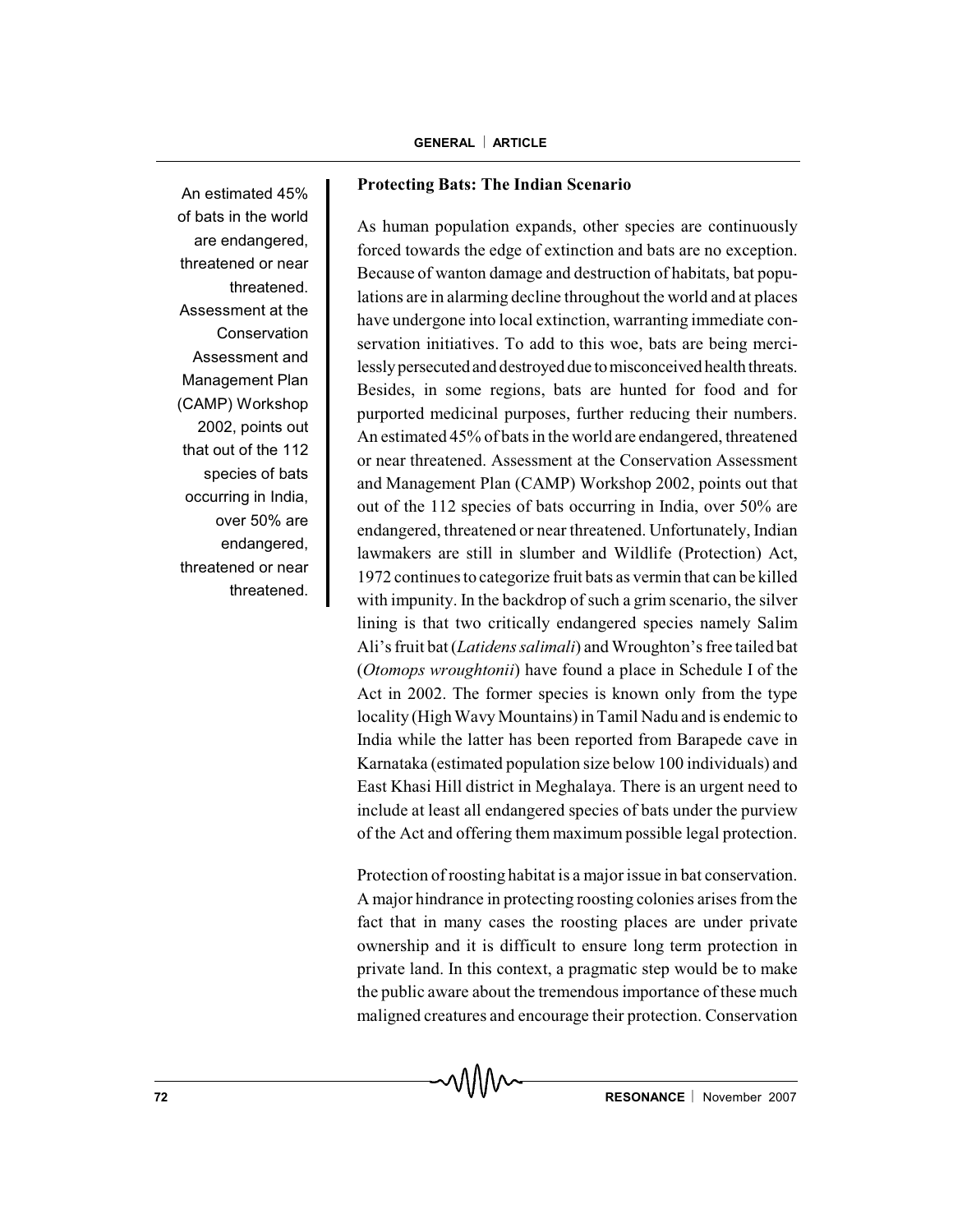organizations can play a proactive role in this regard but unfortunately we do not have the likes of Bat Conservation International of the US or Bat Conservation Trust of UK championing the cause of bat conservation. Barring certain isolated efforts (like the dedicated bat research group of Madurai Kamraj University), systematic and intensive studies on the chiropteran fauna in India is literally non-existent which is hindering conservation of these animals to some extent. Sound knowledge of the biology and ecology of these little known animals could go a long way in developing an effective strategy for conservation.

# **Maligned or Malicious ?**

Myths and superstitions are artifacts of ill-conceived human imagination. Bats being a poorly known group, misconceptions are rampant, further promoting them as repulsive and dangerous creatures. They are an integral part of folklores throughout the world, but for all the wrong reasons. To add to this are popular media hype where vampire bats are projected as creepy blood sucking creatures that suck blood from humans when asleep. As already mentioned, out of three species of vampires, only *Desmodus rotundus* feed on mammalian blood. They normally make a small slit on an animal body and lick the oozing blood. The small amount of blood it takes does not pose any threat to the animal's health, however, this may sometime serve as a means for transmission of rabies. There are many grossly exaggerated public heath concerns regarding bats and disease. One such concern is about human rabies. Rabies, a viral disease, is typically spread by the bite of a rabid animal and is invariably fatal after manifestation. Wild canids (Dogs, Fox, Wolf), Viverrids (Badge, Civet) and Herpestids (Mongoose) etc., are the primary reservoir of the virus and to a much lesser extent bats. According to the World Health Organization, 35-50 thousand people die of rabies worldwide annually. A vast majority (over 95 percent) of these cases result from contact with rabid dogs. According to an estimate, less than 40 people contacted rabies from bats in the United States during the last 40 years. In fact the chances that one will be

Chances that one will be infected with rabies from bat are less than that of being struck by lightning. Despite that, bats are often cited as a high risk animal for rabies transmission.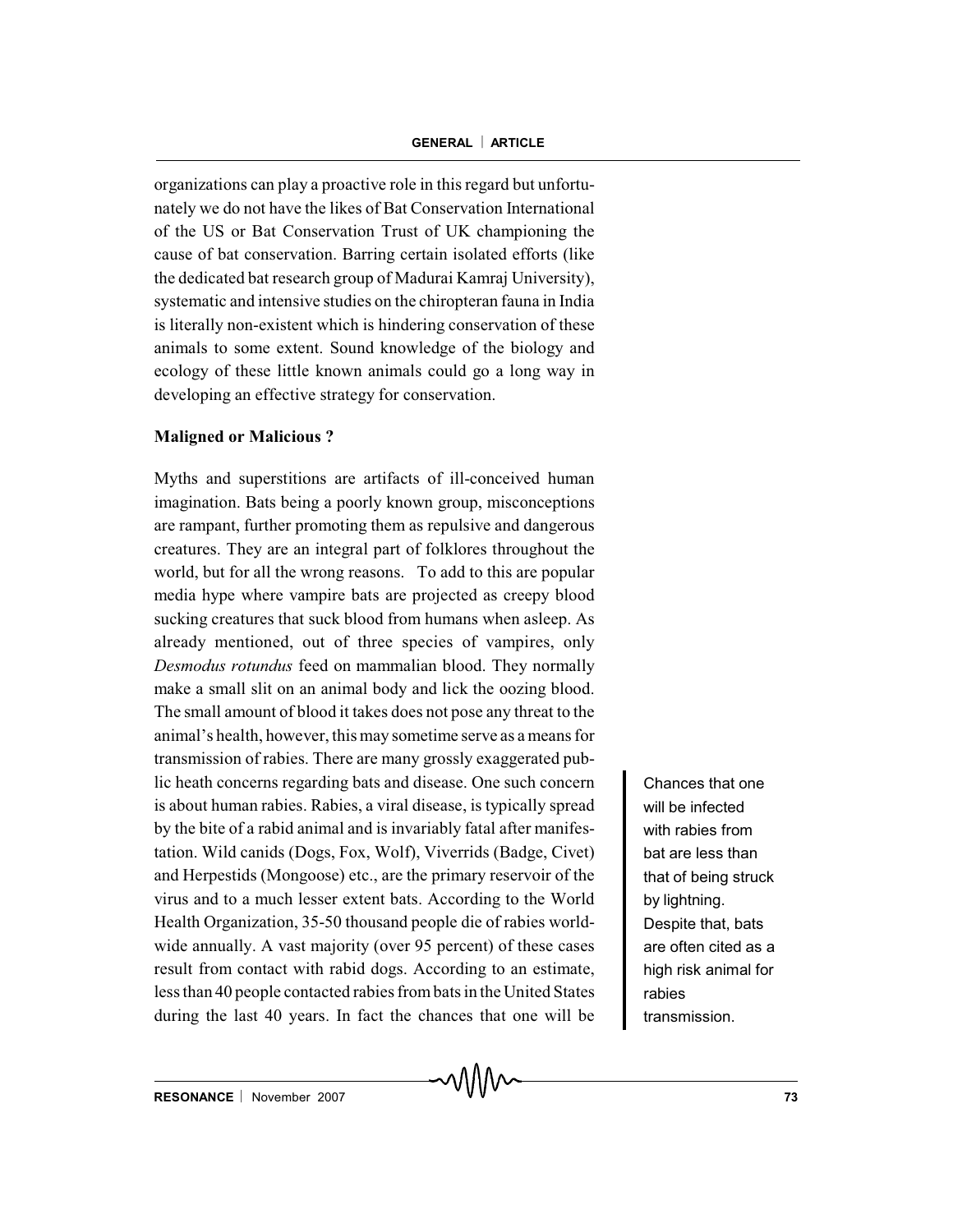Bats are an integral part of ecosystem providing immense services towards the benefit of the natural world and human economics. They are super efficient bug eaters, each bat consuming up to 1,000 mosquitoes per hour.

infected with rabies from bat are less than that of being struck by lightning. Despite that, bats are often cited as a high risk animal for rabies transmission. Besides, unlike a rabid dog which becomes aggressive and bites anyone on its way, a rabid bat becomes paralytic and does not attack at all. Another health concern associated with the bat is regarding the pathogenic fungus *Histoplasma capsulatum* which causes human histoplasmosis. This fungus develops in soil enriched with bat or bird droppings especially in hot humid conditions. The fungus is rare in dry and cooler climates. People come in contact with the fungus by inhalation of dust laden with spores. In majority of cases, histoplamosis is manifested as mild flu like condition which could be serious in some cases. Risk of human histoplasmosis from bat is no more serious than from birds. Excessive and unfounded worry about public health is counterproductive to community health interests and may prejudice people against these beneficial and declining animals.

Bats are an integral part of ecosystem providing immense services towards the benefit of the natural world and human economics. Insectivorous bats are an important agent in keeping the level of burgeoning insect population under check. They are super efficient bug eaters, each bat consuming up to 1,000 mosquitoes per hour. A nursing Little Brown bat can consume more than its own weight of insects each night! The 20 million Mexican Freetailed bats roostingin Bracken Cave in Texas, USA, are estimated to eat a staggering 250 tons of insects each night. Many of these insects are agricultural pests and hence their control is crucial for agricultural productivity. Thus, bats provide a priceless and harm free alternative to pesticides.

Many tropical bats feed on fruit and nectar and in the process pollinate plants and disperse seeds, helping to regenerate the forest. Seeds dispersed by bats can account for up to 95% of forest regeneration in cleared land. There are some 500 species of plant that depend partially or wholly on bat for propagation and many of them are of substantial economic importance. Approximately 70% of fruits sold in the tropical market depend on bats for

∧∧∧∧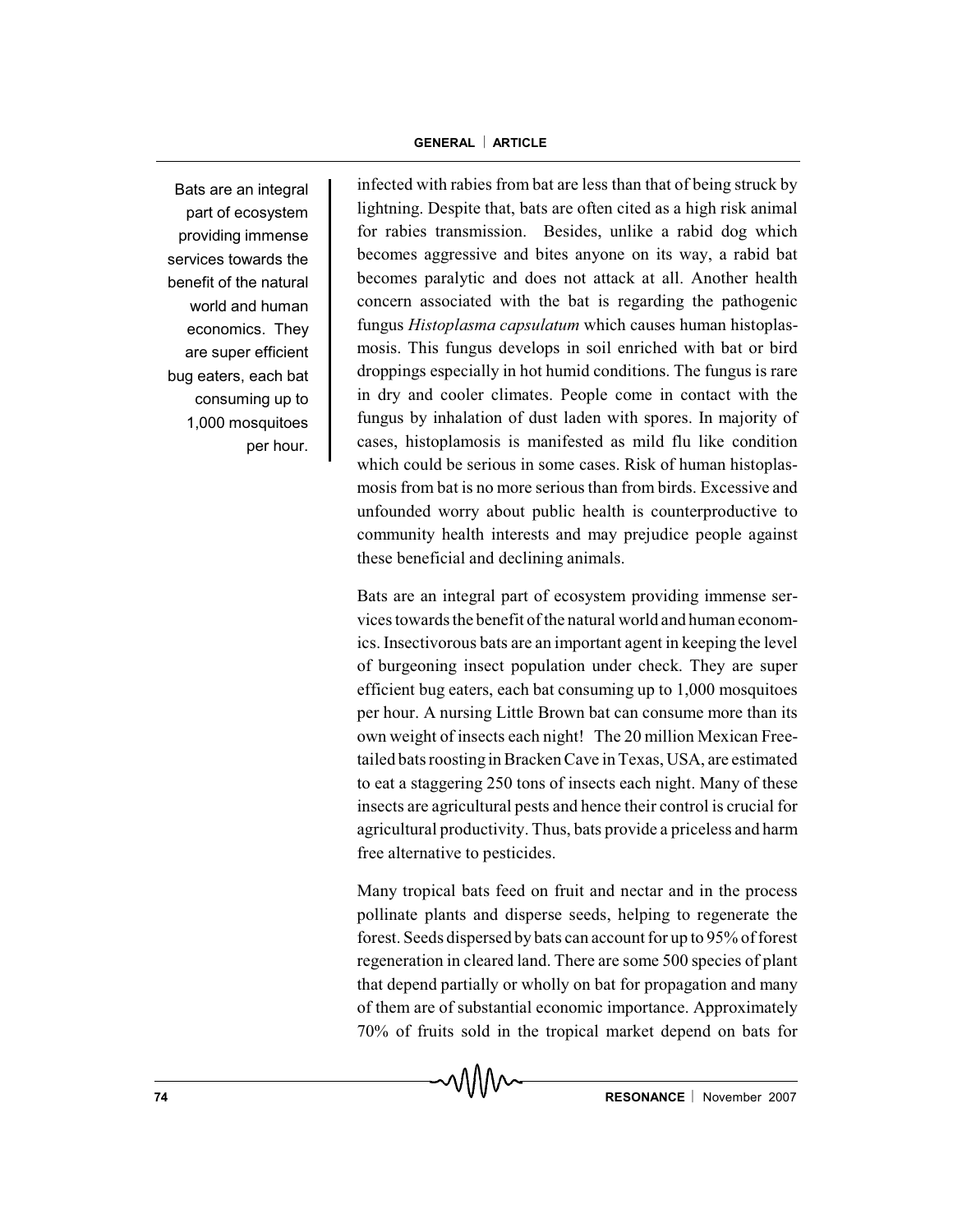### **GENERAL** ¨ **ARTICLE**

### **Box 6. Some Amazing Bat Facts**

- x The bumblebee bat *Crasseonycteris thonglongyai* of Thailand is the smallest bat weighing just 2-3gm.
- x Some flying foxes like *Pteropus vampyrus* have a wingspan over six feet and weighs around 1.5 kg.
- x Compared to the body size, bats are amazingly long lived animal, the record being 33 years for little brown bat *Myotis lucifegus*.
- Although look like slow fliers, some species of bat can fly at a speed of 50km/hr.
- x The wooly bats of South Africa live in the nest of colonial spiders. Some *Myotis* are known to live in active ant nests.
- Fishing bats have a very sophisticated echolocation mechanism whereby they can detect a minnow's fin protruding slightly over the water surface.
- A potent anticoagulant extracted from saliva of vampire bats may soon be used to treat victims of strokes or heart attack.
- In earlier days, bat guano was an important source of potassium nitrate used for making gun powder.

pollination in the wild. Experiments have shown that seeds of several species of plants have better germination rate if they passed through the gut of a bat than those simply falling on the ground. Some plants have evolved a close mutualistic association with bats, a phenomenon termed as Chiropterophilia. The baobab tree (*Adansonia digitala*) of African savannah is known as the tree of life because it provides food and shelter to numerous animals. Their continued survival is largely dependent on bats. Their flowers open from below and nectarivorous bats are best suited to pollinate them. They are typically visited by fruit bats like *Epomophorus wahlbergi* soon after blooming. In India, pollination of economically important trees like *Ceiba pentandra, Ficus* sp. (fig), *Mangifera indica* (mango)*, Musa* sp. (banana) *Careya arborea* by Pteropodids like *Pteropus gigenteus* and *Cynopterus sphinx* are well documented. Studies on pollination biology of *Ceiba pentandra* and *Careya arborea* in southern India have shown that apart from insects, fruit bats are major pollinators of these trees. Floral characteristics of these plants like nocturnal blooming, strong odour, sturdy flowers with wide mouth, and copious amount of nectar probably evolved to aid nocturnal pollination especially by bats. Bat droppings (guano) are an ideal source of agricultural fertilizer. A variety of microorganisms thrive on guano including bacteria useful in detoxifying

Bat droppings (guano) are an ideal source of agricultural fertilizer. A variety of microorganisms thrive on guano including bacteria useful in detoxifying wastes, producing gasohol, antibiotics, etc.